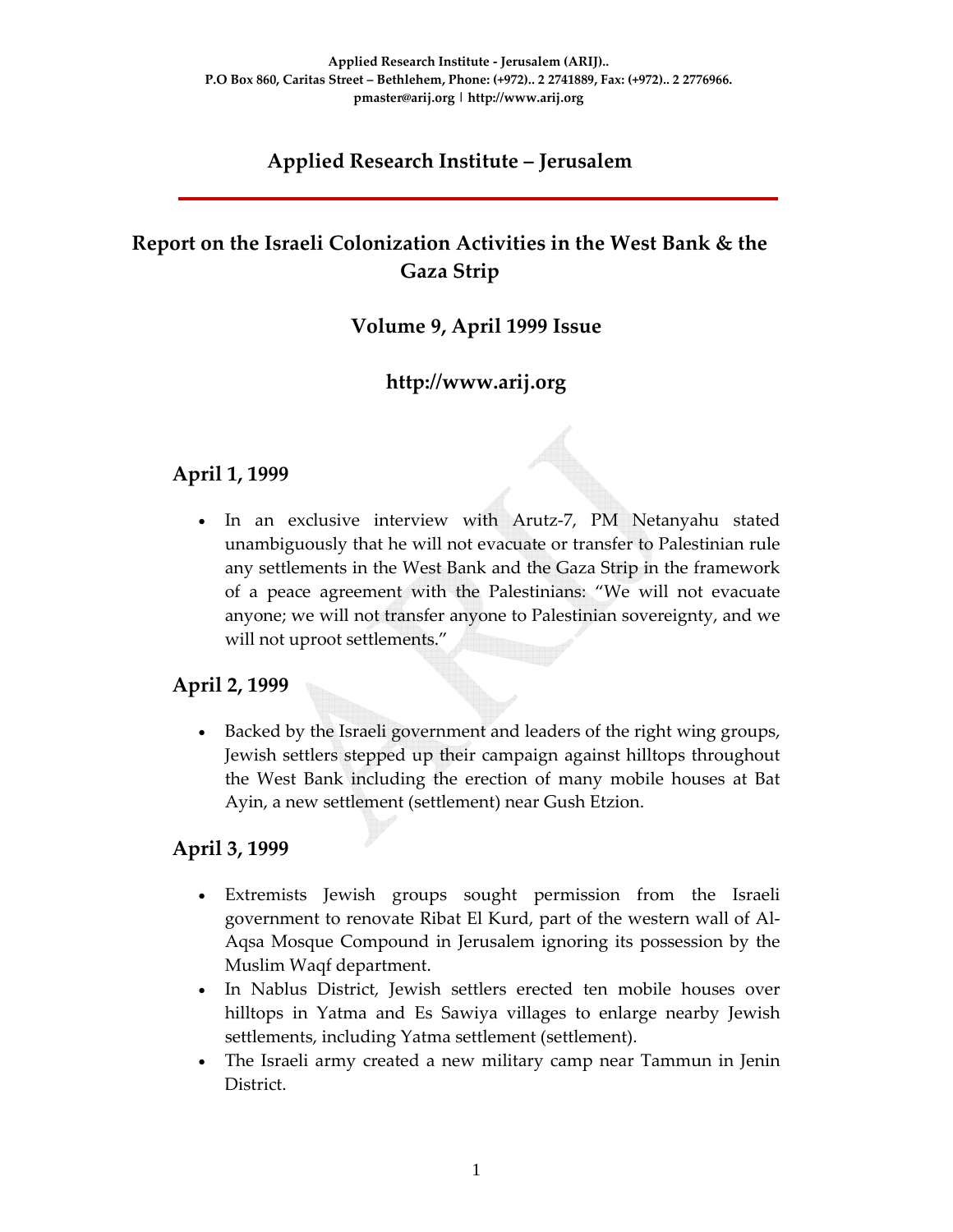• The Israeli military forces damaged large tracts of agriculture fields at Kafr Thulth and 'Azoun villages, near Qalqiliya.

# **April 4, 1999**

- The Israeli police allowed more than 20 extremists Jews to enter the compound of Al‐Aqsa Mosque under the pretext of celebrating the 'Pessah' feast. Meanwhile, one of the extremist tried to break into the mosque from El Silsaleh and El‐Mugharbeh Gates.
- The Israeli Defense Minister, Moshe Arenz laid the corner stone to build six new settlement (settlement) apartments near the colonization building of 'El Daboya' in the city of Hebron.
- The Yisrael B'aliyah party is establishing its own settlement movement. The purpose of the movement will be to provide housing for Jewish Russian immigrants throughout the West Bank and the Gaza Strip. The first stage will be to populate existing Jewish communities in the West Bank and the Gaza Strip, while a second stage will be the establishment of new settlement (settlement) locations for groups of Jewish Russian immigrants organized for that purpose.

### **April 5, 1999**

- The Israeli authorities started to expand the Jewish settlement (settlement) of Harsina at the expense of Jaber's family 200 ‐dunum land at Baq'a village near the city of Hebron.
- In Tulkarm District, Palestinian villagers from Kafr Sur reported that Israeli machinery continued bulldozing large tracts of land, and uprooting hundreds of olive and almond trees, west of Sal'it settlement (settlement) under the pretext to expand the road which links Sal'it settlement (settlement) with Sur Natan settlement (settlement) near the 'Green‐Line' ( the 1967 border‐line).

#### **April 7, 1999**

• Jewish settlers captured 300 dunums cultivated with 400 olive trees and 1,500 almond trees from Qaryut and Jalud villages. They annexed them to the nearby newly established settlement (settlement) which consists of 15 caravans and barracks.

#### **April 9, 1999**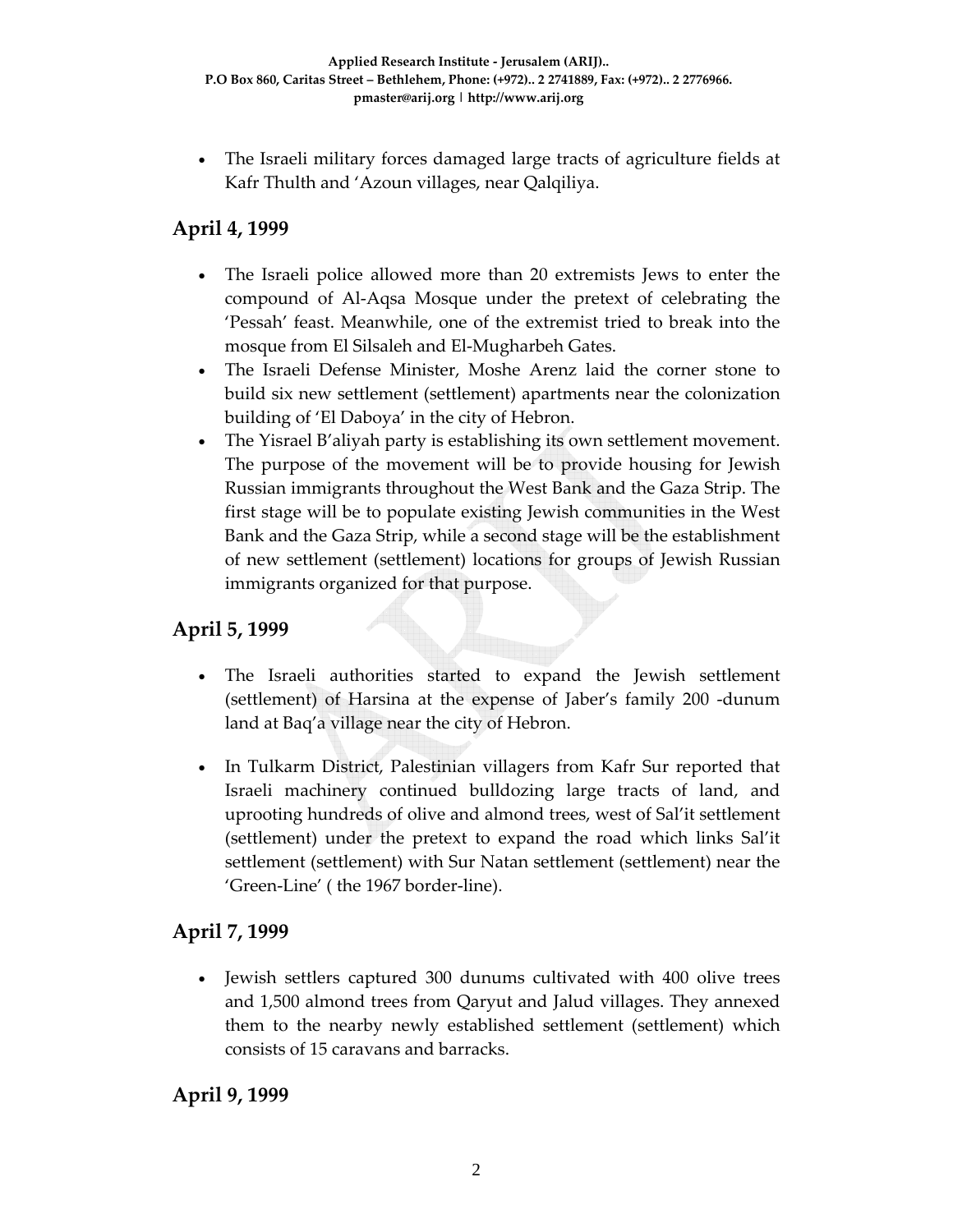• The Israeli authorities confiscated 283 dunums from Kafr Qalil near Nablus for the expansion of Bracha settlement (settlement) which was constructed on Kafr Qalil and Burin villages land.

## **April 10, 1999**

• Beit El settlers tried to annex a 14‐dunum plot owned by Khaled Khawldi from Dura El Qare' village to their settlement (settlement), by installing a barbed wire fence around the land.

## **April 11, 1999**

- The so called 'Israeli land department' plans to construct 7,900 housing units in East Jerusalem for Israeli Jews. Plots were marked for the purpose of confiscation in preparation for commencement.
- The Israeli Ministry of Transport considers the possibility of building an airport near Ariel settlement (settlement), built illegally on occupied Palestinian land near Nablus.
- Approximately ten extremist ultra-orthodox Jews attempted to establish a temporary "settlement" on the Qizon hilltop, which the settlers claimed was within Qiryat Arba's municipal boundaries, near Harsina settlement (settlement). The land owned by several Palestinian families of Sultan, El Qaysi, El Bakri, and Jwehan. They brought four tents, water tanks, and an electric generator, but were evacuated lately by Israeli soldiers. When Palestinian journalists approached, settlers turned three dogs loose to chase them away.

## **April 12, 1999**

- In what was seen as a drive to keep as much of the area as possible in Israeli hands, Netanyahu initiated work on a new industrial park between Pesagot and Adam settlements by signing a US \$1.7 million contract for the first structures in the said Park.
- In Jenin District, a batch of Israeli soldiers uprooted more than 130 olive trees from a land owned by Tayseer Zeid in Nazlit Zaid village claiming that it is a 'state‐land'. The trees were lately transported in lorries to Shaked settlement (settlement). Meanwhile, the Israeli bulldozers damaged 10 dunums of land cultivated with tobacco, and owned by Tayseer. He reported to *Al‐ Ayyam* newspaper that his calamity with the Civil Administration has started in 1984, when the Israeli authorities tried to confiscate his land in order to expand the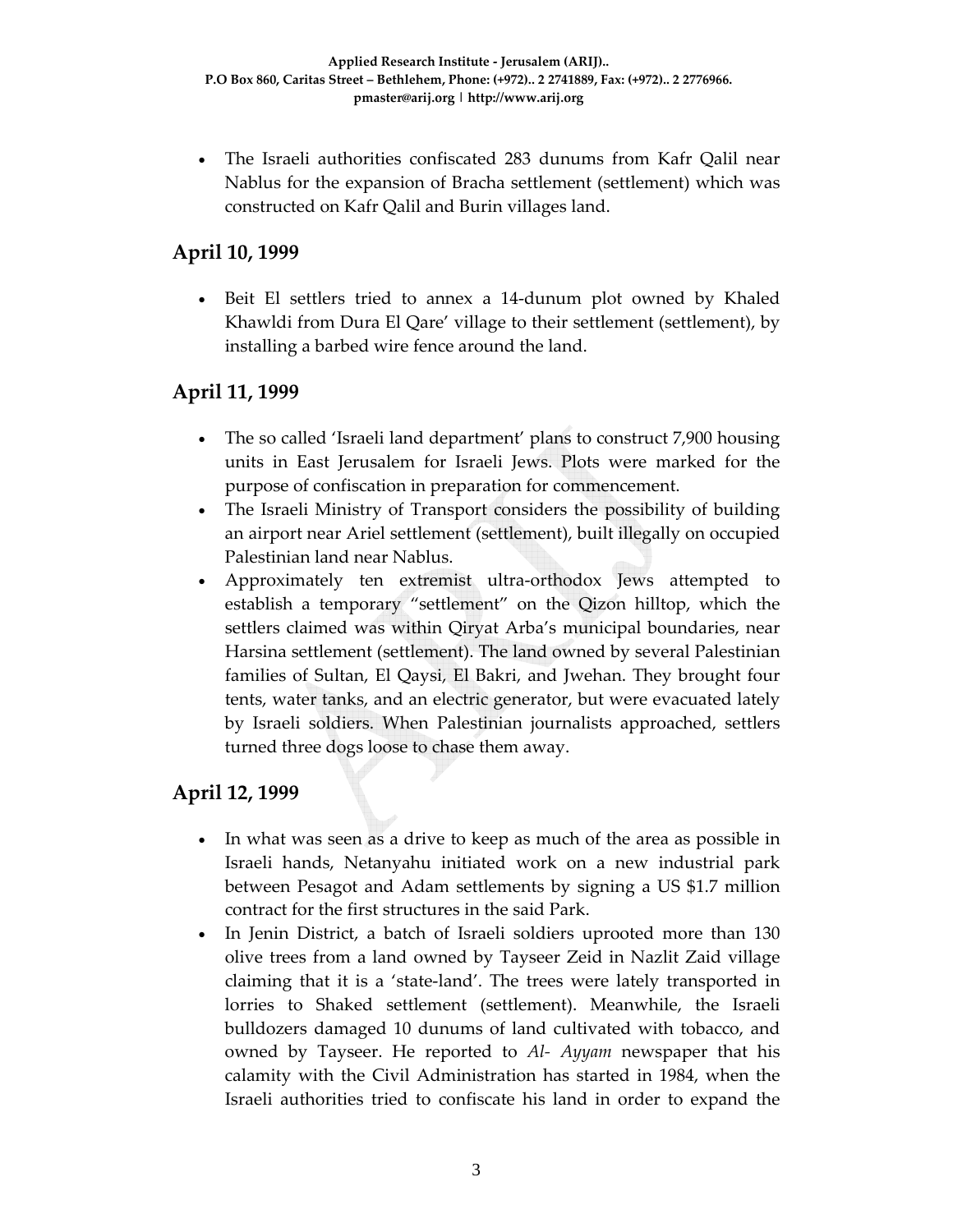nearby Shaked settlement (settlement) which was constructed at the expense of Ya'bad land.

# **April 13, 1999**

- Jewish settlers from Yakir and Nofim settlements started the construction of a new settlement (settlement) at Wadi Qanna area, west of Deir Istiya village in the Salfit region. The settlers set up four caravans near the barracks where the family of Yousef Mansour live. In the meantime, the Civil Administration delivered notification orders to the family to evacuate their residences within 18 hours in preparation to expropriate the land.
- The High Islamic Commission in Jerusalem issued a statement denouncing the ongoing Israeli government's attempts to juadize East Jerusalem, and for giving a Hebrew name for Ribat El‐Kurd, adjacent to the walls of Al‐Aqsa Mosque Compound.
- Israeli agents of the police "minority affairs unit" posted a closure order on the door of the office of the Christian Affairs Committee in Jerusalem headed by Ibrahim Qandalaft. The office is part of an association promoting Christian‐Muslim relations which has operated since before the Palestinian National Authority's autonomy government was created in 1994. The decision was designed to reassert Israeli sovereignty over East Jerusalem, where Palestinians hope to establish the capital of a future state.
- Abdel Hadi Hantash reported that he had witnessed 16 houses under construction in Susya settlement (settlement) near the very southern border of the West Bank. On a hilltop near Susya settlement (settlement), one colonist has set up a caravan and named the hill after Ariel Sharon, Israeli Foreign Minister, who told the settlers to "take all the hilltops" in the West Bank.
- In Nablus District, the settlers of Itzhar escalated their attacks against the Palestinian villagers of Huwwara. They damaged several wells and prohibited the farmers to cultivate their fields.
- A report appeared in *Al Quds* daily revealed the establishment of a new settlement (settlement) outpost in Wadi El Qilt area, by installing three house trailers twenty days ago. The two Jewish families residing there assured to expand the outpost in the near future.

#### **April 14, 1999**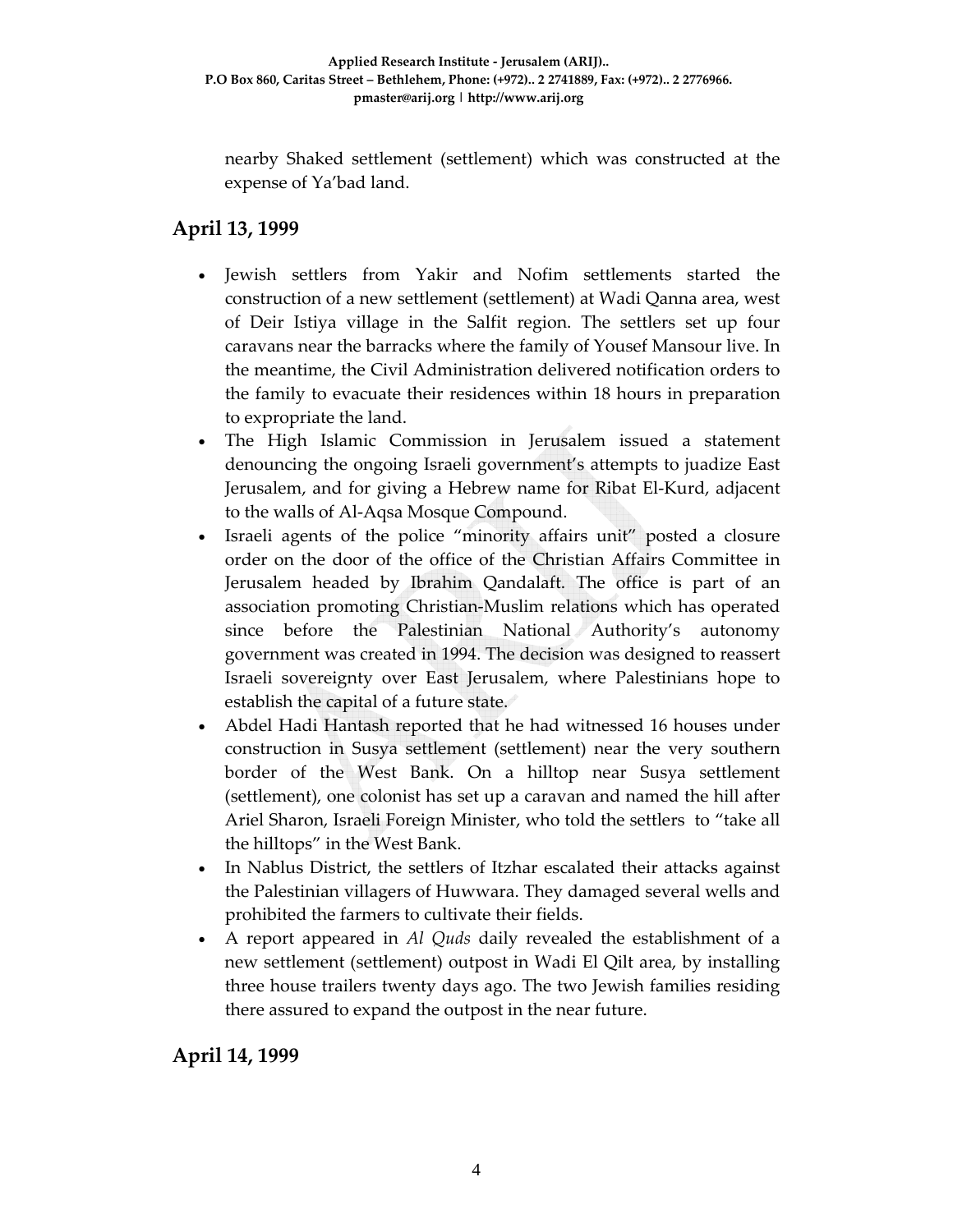- The Israeli authorities confiscated 613 dunums from El Khader village near Bethlehem in order to expand Neve Daniel settlement.
- The Arab El Jahalin Defense Committee revealed an Israeli plan which aims at gathering more than five thousand Palestinian Bedouin family in an area called Wadi El Nar after evacuating them from their current residing zones which extend from the southern part of the West Bank to the north for more detail.

#### **April 17, 1999**

- Israel confiscated 7,023 IDs from Palestinian Jerusalemites, 16 of them in the past two weeks. This contradicts the Israeli Ministry of Interior reports claiming the confiscation of 1,641 IDs only.
- Al Aqsa Committee condemned in a statement the recent Jewish settlers' attack against Ein Karem mosque in Jerusalem.
- Netanyahu's government confiscated 600 dunums from Issawiyeh village, north‐east of Jerusalem, for the construction of tourist, industrial, and commercial enterprises for settlers.
- The Israeli government unveiled new plans to confiscate 2,000 dunums from Shibteen and Deir Qiddis villages, west of Ramallah for the expansion of Nili settlement (settlement.
- Palestinian Jerusalemites are angered by a decision issued by the Olmert Municipality permitting the extremist Ateret Cohanim group to build in Jerusalem's Old City.

#### **April 18, 1999**

- Jewish extremist settlers continued their attack against the Muslim "Ribat El Kurd" wall and removed earth from its vicinity in preparation for taking over this sacred Muslim shrine.
- In Qalandia village, north of Jerusalem, Israeli army bulldozers leveled large tracts of agricultural lands, and uprooted more than 20 olive trees to construct a 200 -meter long road to link Road 45, which passes by Qalandia airport, with the main entrance of the airport from the western side.
- In Nablus District, The Israeli authorities have completed the pavement of a by‐pass road which starts from Huwwara village. On the other hand, the settlers of Eileh bulldozed tens of dunums to the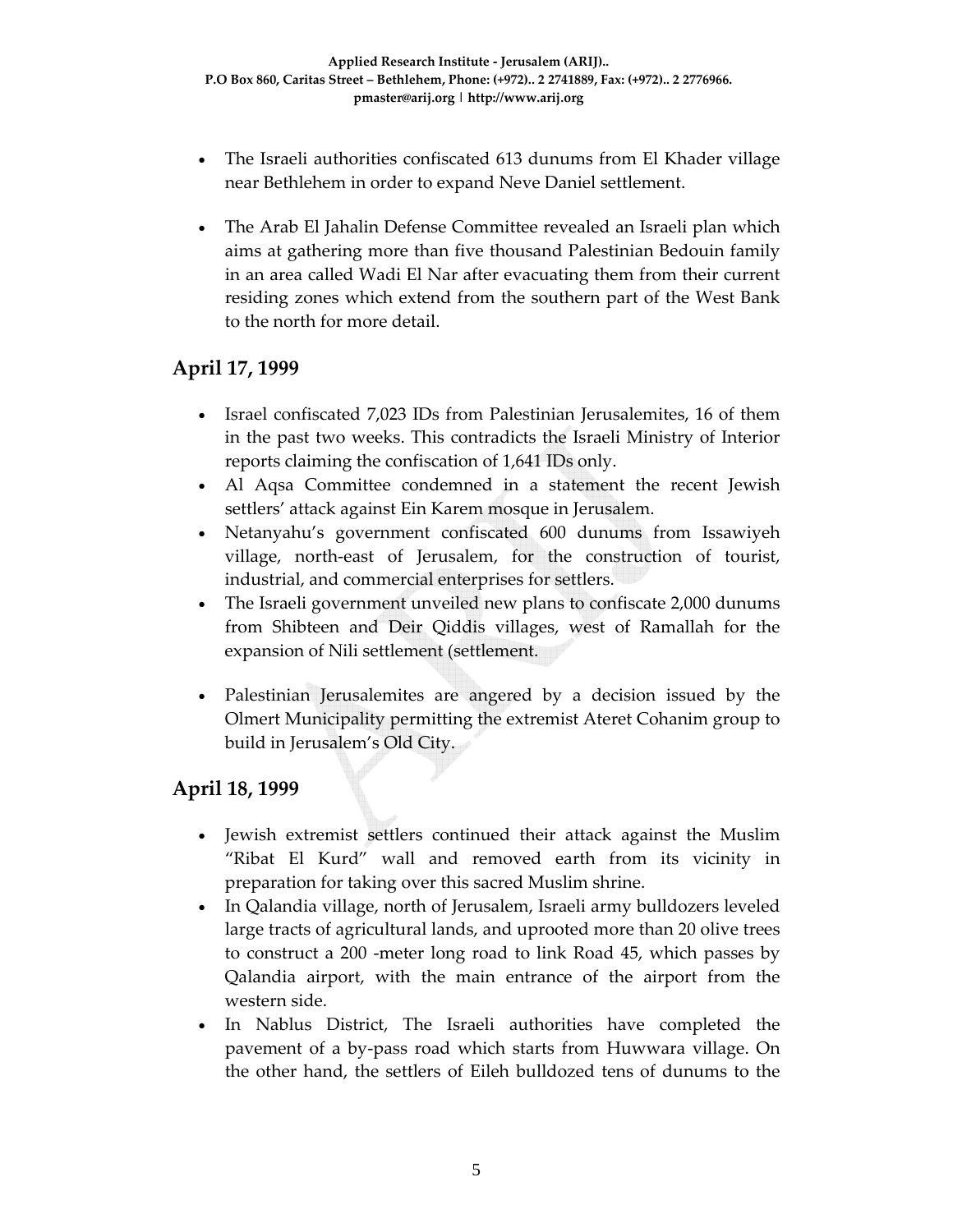north of the settlement (settlement) in preparation for installing new caravans for the settlement (settlement) residents.

- The West Jerusalem Municipality ordered temporarily the suspension of excavations and survey works in Al‐Shiekh Jarah neighborhood for the establishment of a park and garden for extremist religious Jews after Palestinian landlords protested this illegal action.
- The Palestinian Coordination office in Tulkarm protested to the Israelis the confiscation of 4,000 dunums at Kafr Sur and Er Ras villages, south of the city for the expansion of Sal'it settlement (settlement).
- The Israeli authorities buried hazardous material in the El Mosafir area near Hebron, and ordered the driver of a bulldozer digging holes for the materials not to uncover the sacks which contained chemical materials.
- Survey teams commenced surveying large portions of land in Deir Estiya village north‐east of Salfit in preparation for its annexation to nearby Jewish settlements including Nofim settlement (settlement).
- An Israeli troop destroyed the fences built around two olive groves, two kilometers away from Elon ‐Moreh settlement (settlement). The groves owned by Jamil Mahmoud and Yunis Hamdan who was left a warning ordering him to uproot the trees under the pretext that his land is a 'state‐owned land'.
- The Palestinian people of 'Azoun village in Nablus District are deeply concerned with the colonization scheme threatening to swallow hundreds of dunums cultivated with olive and orange trees in case of constructing a by‐pass road linking Alfei Menesheh settlement (settlement) near the Green‐Line with Ginot Shomron settlement (settlement).

## **April 19, 1999**

• Two homes were demolished in the village of Issawiyeh, in East Jerusalem, because they had been built without Israeli permission. Israeli Border Police, accompanied by officials of the Jerusalem Municipality, demolished the home of Bassam Taraweh. The house contained four rooms and covered an area of 95 square meters. The second house demolished was the home of Khawla Omr As‐Shiekh. The demolition of the house was carried out without prior notification. The house contained five rooms and covered an area of 110 square meters. The foundations of an extension of a third house were also destroyed to make way for the demolition vehicle. According to the owner of the partially built house, was told by Jerusalem Municipality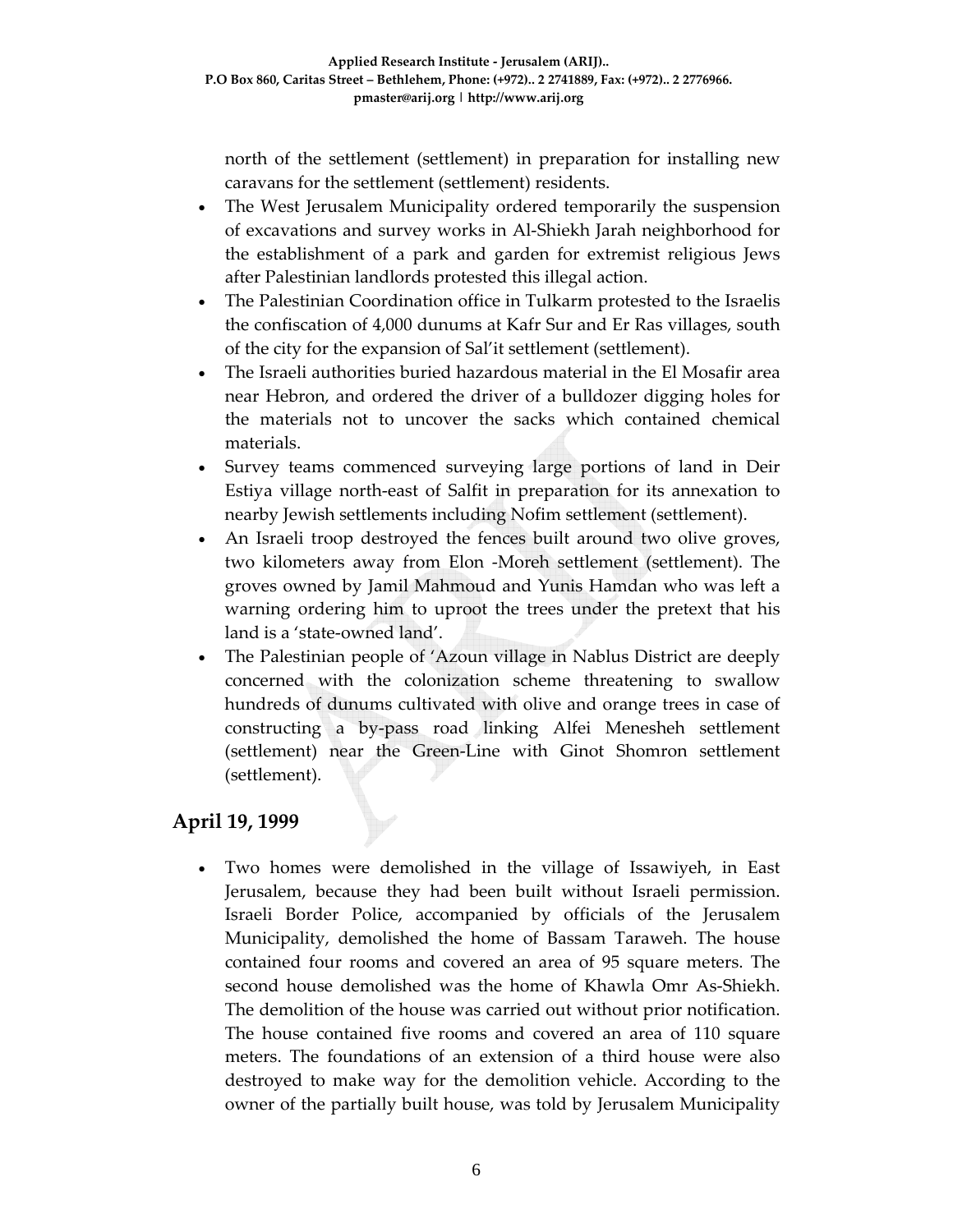official that his house and another nine others will receive house demolition orders within the coming days.

# **April 20, 1999**

- The decision of the Israeli High court sentencing Al-Kurd family to evacuate parts of its house was carried out by the Israeli police who in their turn, evicted the family from an 80‐square‐meter addition to their home that they had built without a permit over the last year in Al‐ Shiekh Jarah neighborhood in East Jerusalem.
- Jewish settlers erected tents and water tanks on a hilltop near Burin village in Nablus District as a first step towards establishing a new settlement (settlement).

# **April 21, 1999**

- In a highly provocative measure against Palestinians in Jerusalem, the Israeli cabinet has ordered the closing of the main Palestinian offices in East Jerusalem, the Orient House. The offices are the Office of National Institutions, Khalil Tufakji's office which investigates settlement building, and Husseini's office, known as the Office of National Research.( The Jerusalem Post)The closure order follows numerous attempts by Israeli authorities to silence Palestinian activity and presence in Occupied Jerusalem.
- Jewish settlers opened a new by‐pass road linking a number of settlements west and south of Nablus including Qedumim and Itzhar settlements.
- Jewish settlers seized new plots of about 300 dunums, east of Yatta town at Tel Twani area, and planted the land with forest trees in an attempt to change the status of thousands of dunums owned by Palestinians into 'Green Area' in order to keep the land empty of any Palestinian residential or built‐up area..

#### **April 22, 1999**

• Settlers from Maatzedot Yehuda settlement (settlement) destroyed a 300‐meter fence around a Palestinian school near Yatta.

#### **April 23, 1999**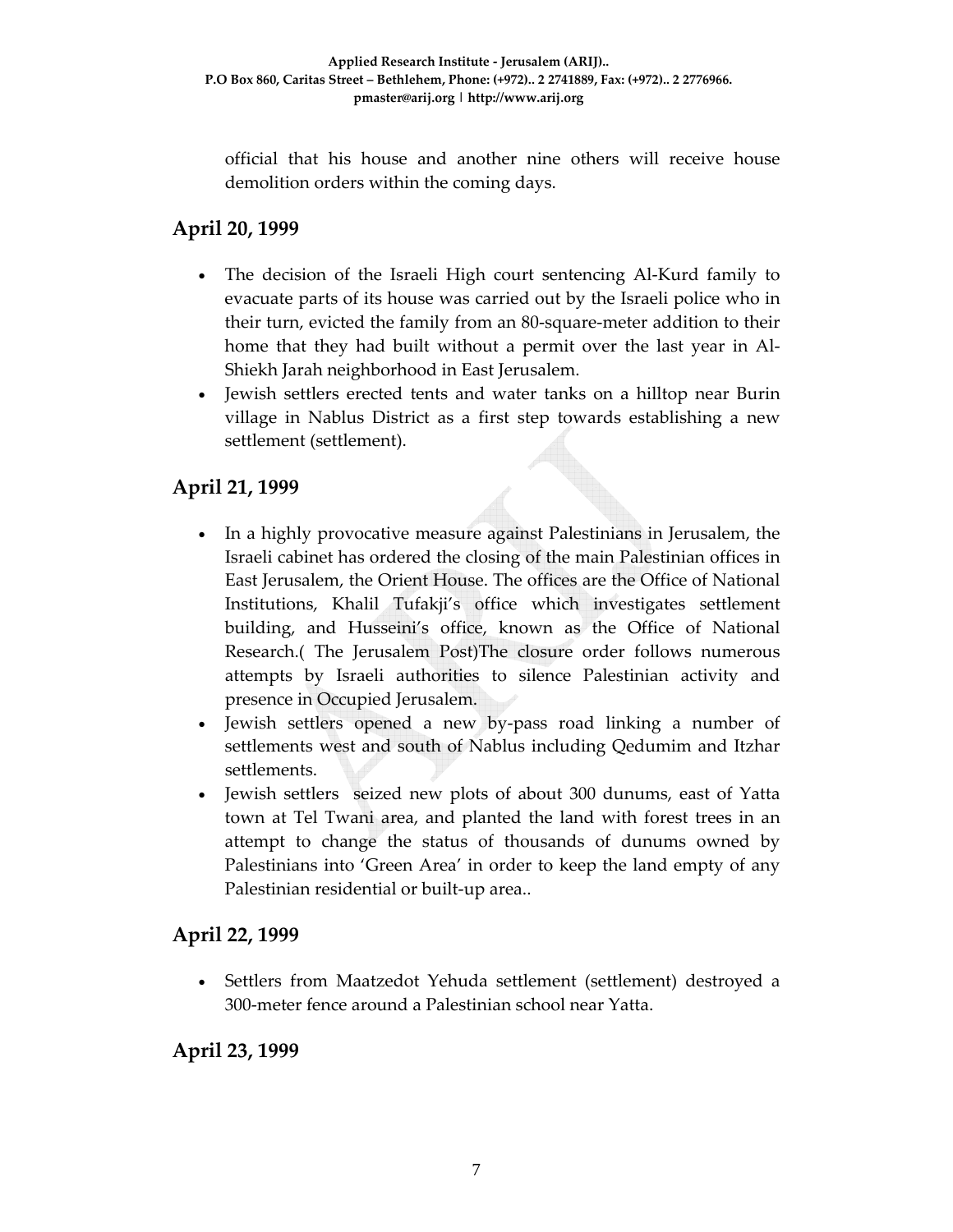- According to Israeli sources, PM Netanyahu appropriated over US \$120 million to support the construction and expansion of Jewish settlements in the Occupied Territories.
- The Israeli government planned the construction of a gigantic tourist tower on El Mukhaber Mountain in East Jerusalem.
- Jewish extremists from Bani Heifer settlement (settlement), east of Hebron uprooted about 200 olive trees near the Palestinian village of Bani Na'im.

### **April 24, 1999**

• The Israeli military forces gave evacuation orders to several Palestinian families living in the southernmost part of the West Bank. The orders give them 30 days to leave their land and which the military claims is ʹstate‐landʹ.

### **April 25, 1999**

- According to Israeli sources, Jewish colonist will move within the coming days into nine Palestinian houses after evacuating their residents in Al‐Shiekh Jarahʹs neighborhood in East Jerusalem.
- A Jewish family occupied a hilltop, one kilometer away from Maale Levona settlement (settlement) on the Ramallah ‐Nablus highway to establish a new settlement (settlement).
- Jewish settlers commenced excavation works ahead of building new permanent houses at Tel‐Rumeida near Hebron.

#### **April 27, 1999**

- A group of extremist settlers captured three Palestinian houses in Al-Shiekh Jarah in East Jerusalem.
- The Israeli army bulldozers uprooted 50 olive trees in Kafr Ed Dik village near Salfit to expand a settlement (settlement) road connecting the existing settlements in the area.

#### **April 28, 1999**

• Israeli army bulldozers damaged large portions of farms in Kh. Karm, south of Hebron. The bulldozers are constructing by-pass road no. 60 to serve Jewish settlements. Ayyam